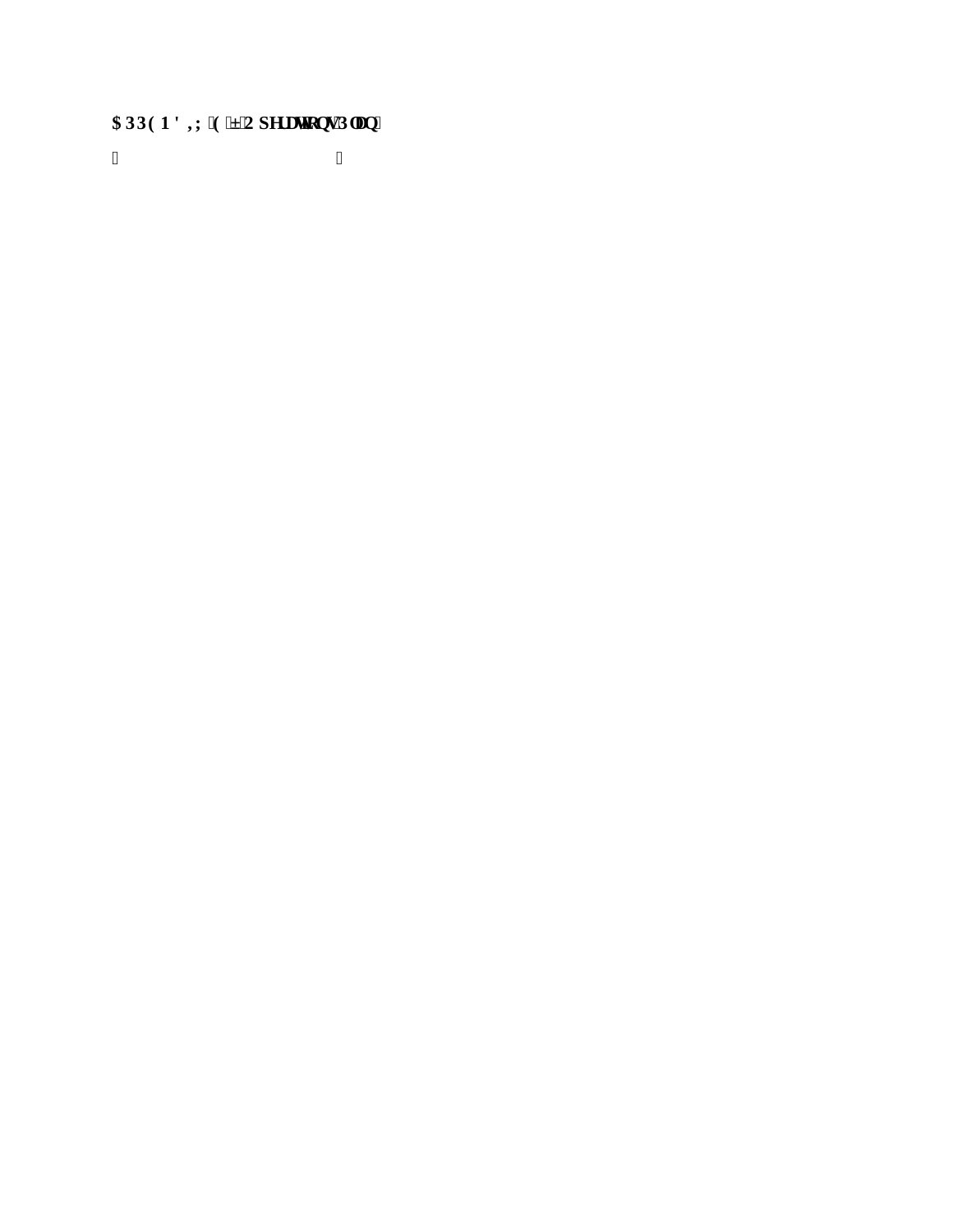## **Exhibit K-2**

## **Operations Plan**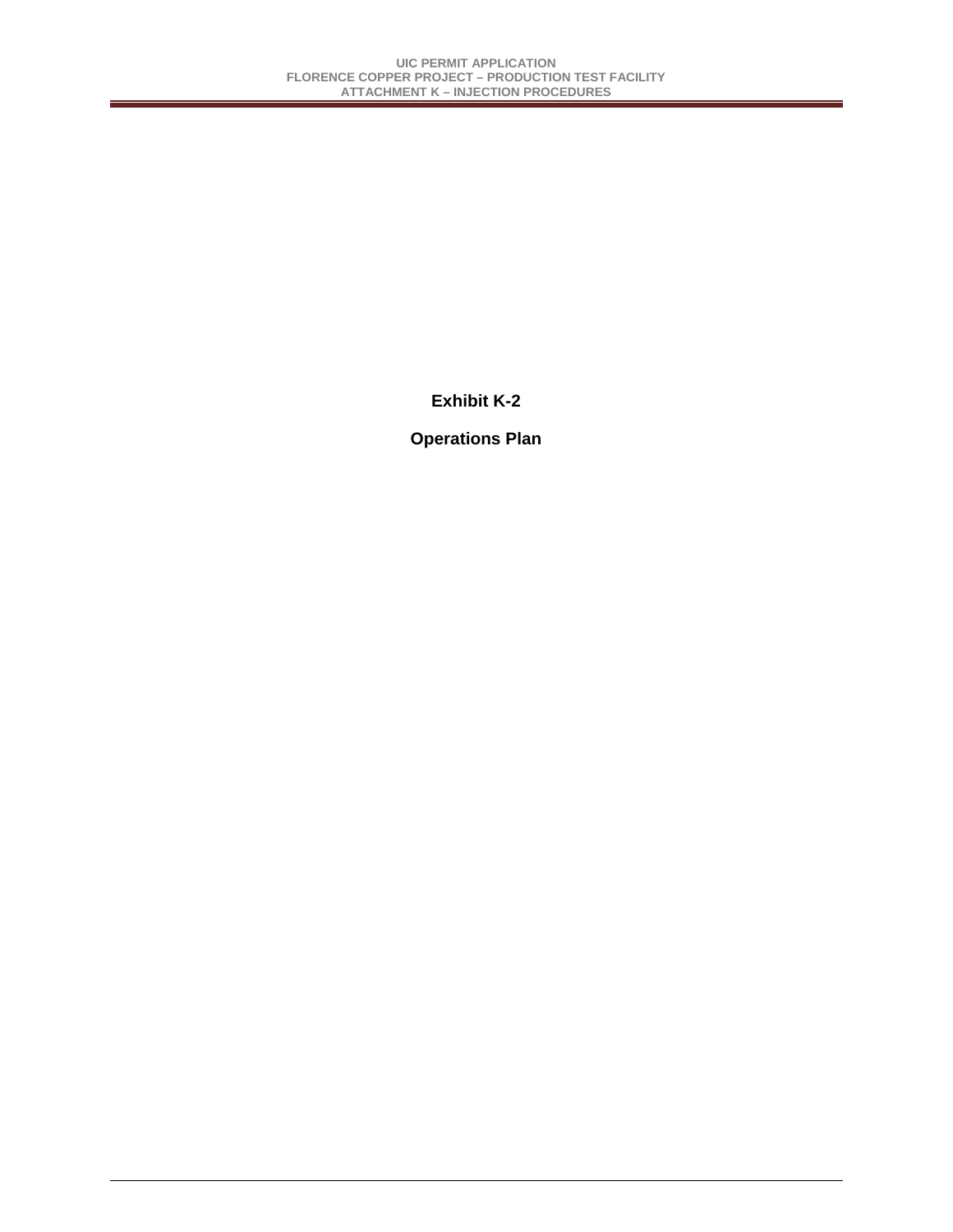# **FLORENCE COPPER, INC. UIC PERMIT APPLICATION FLORENCE COPPER PROJECT – PRODUCTION TEST FACILITY**

## **EXHIBIT K-2: PRODUCTION TEST FACILITY OPERATIONS PLAN**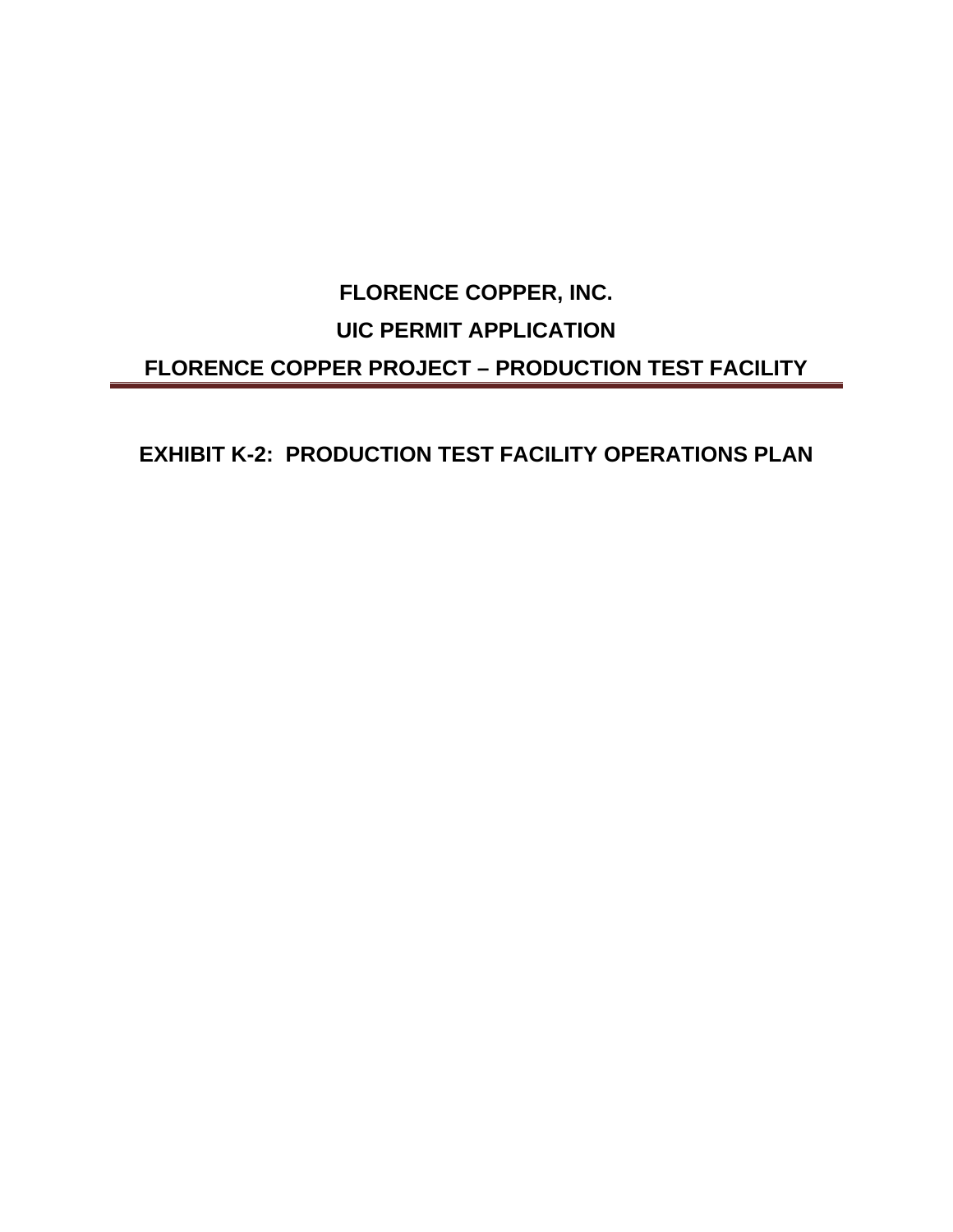#### UIC PERMIT APPLICATION **FLORENCE COPPER PROJECT - PRODUCTION TEST FACILITY EXHIBIT K-2: PRODUCTION TEST FACILITY OPERATIONS PLAN**

## **Table of Contents**

## **List of Figures**

| Figure 1 | Injection/Recovery System Overview      |
|----------|-----------------------------------------|
| Figure 2 | Injection/Recovery Well System Controls |

## **List of Tables**

Table 1 Production Test Facility Operations Plan (Monitoring and Response Requirements)

## **List of Appendices**

Estimated Composition of PTF ISCR Process Solutions Appendix A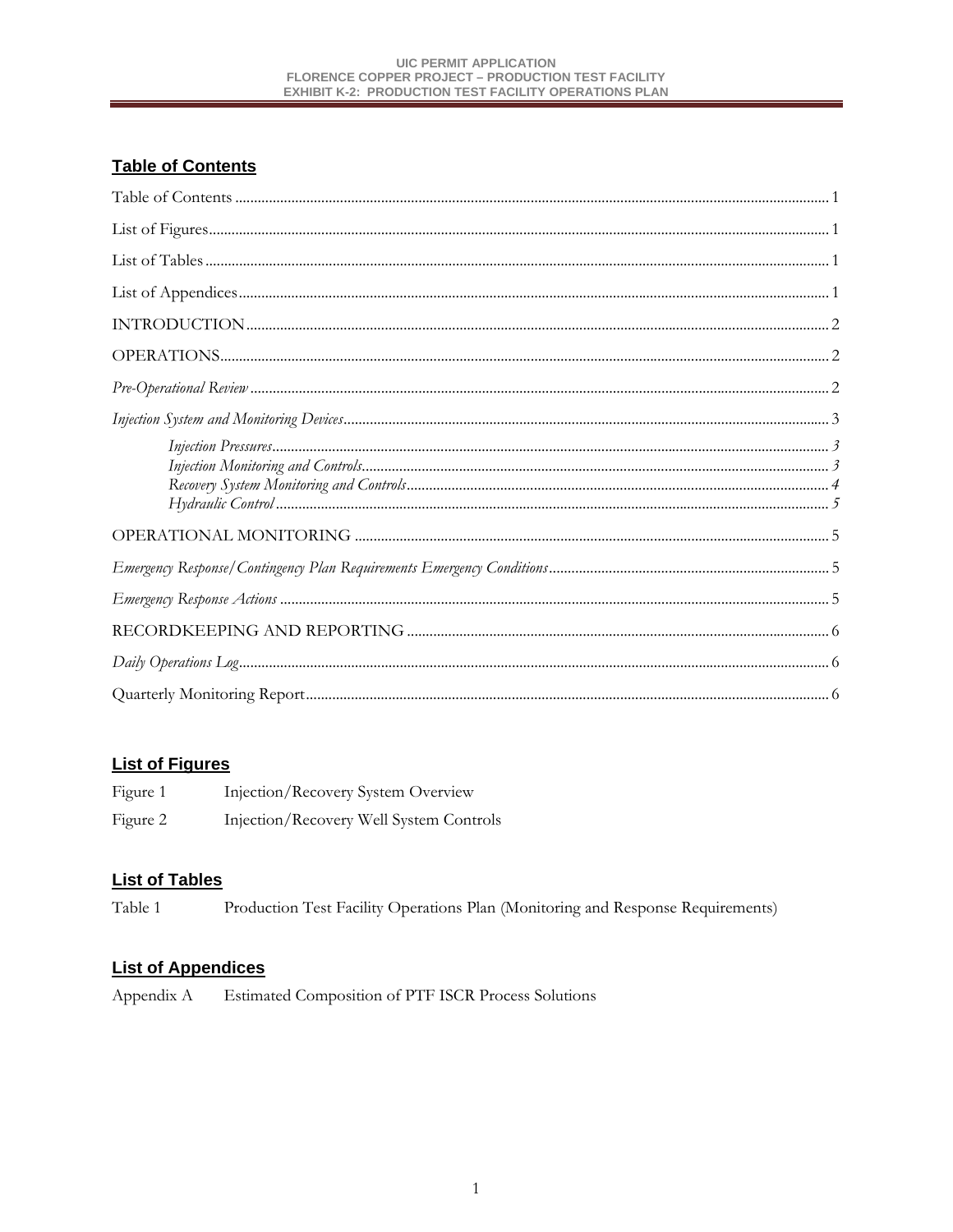## **INTRODUCTION**

This document provides a description of monitoring, control, and reporting requirements associated with the operation of the Florence Copper Project (FCP) in-situ copper recovery (ISCR) Production Test Facility (PTF). The methods and procedures described in this Operations Plan incorporate the detailed provisions contained in Attachments H, K, O, and P of the UIC Permit application that Florence Copper, Inc. (Florence Copper) submitted to the United States Environmental Protection Agency (USEPA) for operation of the PTF. The injection and recovery system will employ devices for metering flow and pressure, and for manually or automatically shutting down flow when alarm conditions occur. The metering devices will be monitored in a central control room and will provide sufficient information to allow the operator to maintain hydraulic control on a daily basis. Within the control room, the operator will have direct access to the necessary controls for shutting down the injection and extraction systems in response to unanticipated conditions.

Table 1, *Production Test Facility Operations Plan (Monitoring and Response Requirements)*, provides a summary of methods and procedures related to PTF operations. Table 1 identifies major components of the ISCR process; devices by which the components are to be monitored; the operating conditions to be monitored; possible causes of those conditions; immediate responses required if conditions exceed specified limits; and required follow-up actions. The monitoring devices will be electronically linked to the facility control room in order to provide a continuous assessment of conditions in the well field area, the pipeline corridor, and process area.

#### **OPERATIONS**

#### **Pre-Operational Review**

Before commencing PTF operations, operations personnel will conduct a pre-operational review of all equipment, monitoring devices, and procedures to ensure that the operations comply with the following permit conditions.

- 1. Mechanical integrity tests (Part I and Part II) have been conducted on all ISCR wells in the PTF well field, and all wells have passed the tests.
- 2. All wells have been completed such that they will not inject solutions within the uppermost 40 feet of the oxide zone (injection exclusion zone).
- 3. All core holes and non-Class III wells located within 500 feet of the PTF well field have been abandoned in accordance with the approved Plugging and Abandonment Plan.
- 4. Allowable injection pressure set not to exceed 0.65 pounds per square inch per foot (psi/ft) for each injection well.
- 5. Fresh groundwater has been injected, as needed, to assess the hydraulics of the injection and recovery patterns and to confirm that all monitoring devices and controls are in working order.

The operator will perform aquifer pump tests prior to injection in order to evaluate subsurface characteristics of the Bedrock Oxide Zone, overlying basin fill units, and the confining Middle Fine Grained Unit within the PTF Area of Review (AOR). Test results will be reported to the Arizona Department of Environmental Quality (ADEQ) in accordance with Aquifer Protection Permit (APP) requirements and to USEPA in accordance with UIC Permit conditions. Results of the aquifer tests will be compared to parameters used in the groundwater flow model, and the model parameters will be revised accordingly if the parameters are significantly different from those used in the model.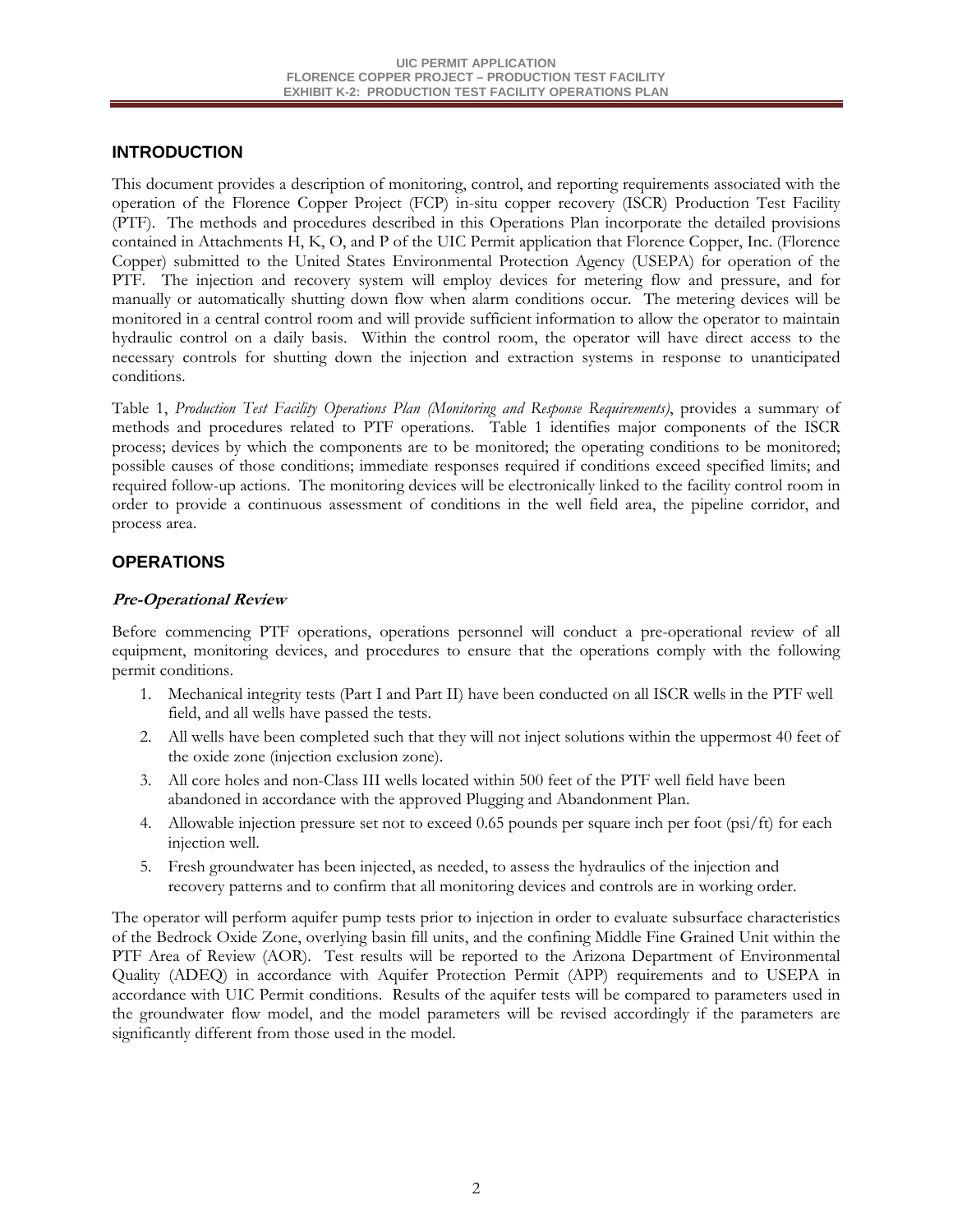#### **Injection System and Monitoring Devices**

The injection system consists of individual injection wells, pumps, manifolds, piping, flow meters, and related controls. Manifolds will be used to distribute lixiviant to injection wells and to collect pregnant leach solution (PLS) from recovery wells.

#### Injection Pressures

The proposed Class III injection wells may be operated in one of two modes: pressurized at the well head or under atmospheric well head pressures.

To ensure that injection pressures do not induce additional fracturing of the oxide zone, UIC Permit No. AZ396000001 established a fracture gradient limit of 0.65 psi/ft. Maximum injection pressures are determined by multiplying the fracture gradient limit (0.65 psi/ft) by the depth from the top of well casing to the top of the injection interval. This method of calculating maximum injection pressures reflects the pressure generated by the weight of the column of raffinate and an additional pressure applied by mechanical means to achieve the maximum allowable injection pressure at depth. Florence Copper proposes to apply the same pressure limit cited in UIC Permit No. AZ396000001.

#### Injection Monitoring and Controls

Mechanical controls and monitoring devices incorporated into the injection system include:

- a pressure transducer at each injection well head;
- a flow meter at each injection manifold for measuring flow rates (gallons per minute [gpm]);
- a totalizing flow meter for measuring cumulative flow (gallons) into each injection manifold;
- an isolation valve at each injection well;
- a flow meter at each injection well for measuring flow rates (gpm);
- a valve at each injection well for controlling flow;
- a pressure transducer to measure annular pressure above the packer; and
- a pressure transducer to measure pressure in the injection zone.

A schematic depicting well field controls is included as Figure 1, and well controls as Figure 2.

Operators will use the injection well head pressure transducers to monitor injection pressures for loss of mechanical integrity, and ensure that the maximum allowable injection pressures are not exceeded at the wellheads. Allowable injection pressure will be calculated for each injection well. Actual pressures measured at each well head will be compared to the maximum allowable pressure(s) for the well, and will be adjusted as necessary to ensure injection pressures are within calculated allowable limits.

Inflatable packers may be used in injection wells to isolate each or both of the lower two screened well intervals. In the event that the operator intends to inject into all three of the screened intervals simultaneously, no packer will be used. Consequently, there will be open well screen above the packer wherever a packer is used in an injection well.

Operators will also use gauges and meters at each injection manifold as devices for monitoring injection pressures and flows on a manifold-by-manifold basis.

Every 24 hours, the totalized flows from all of the injection manifolds will be summed and compared to the summed totalized flows from all of the manifolds from recovery wells. If the summed total flow out of the well field exceeds the total flow into the well field, and if head elevations observed in the observation wells are greater than head elevations observed at the paired recovery wells, hydraulic control is confirmed. If the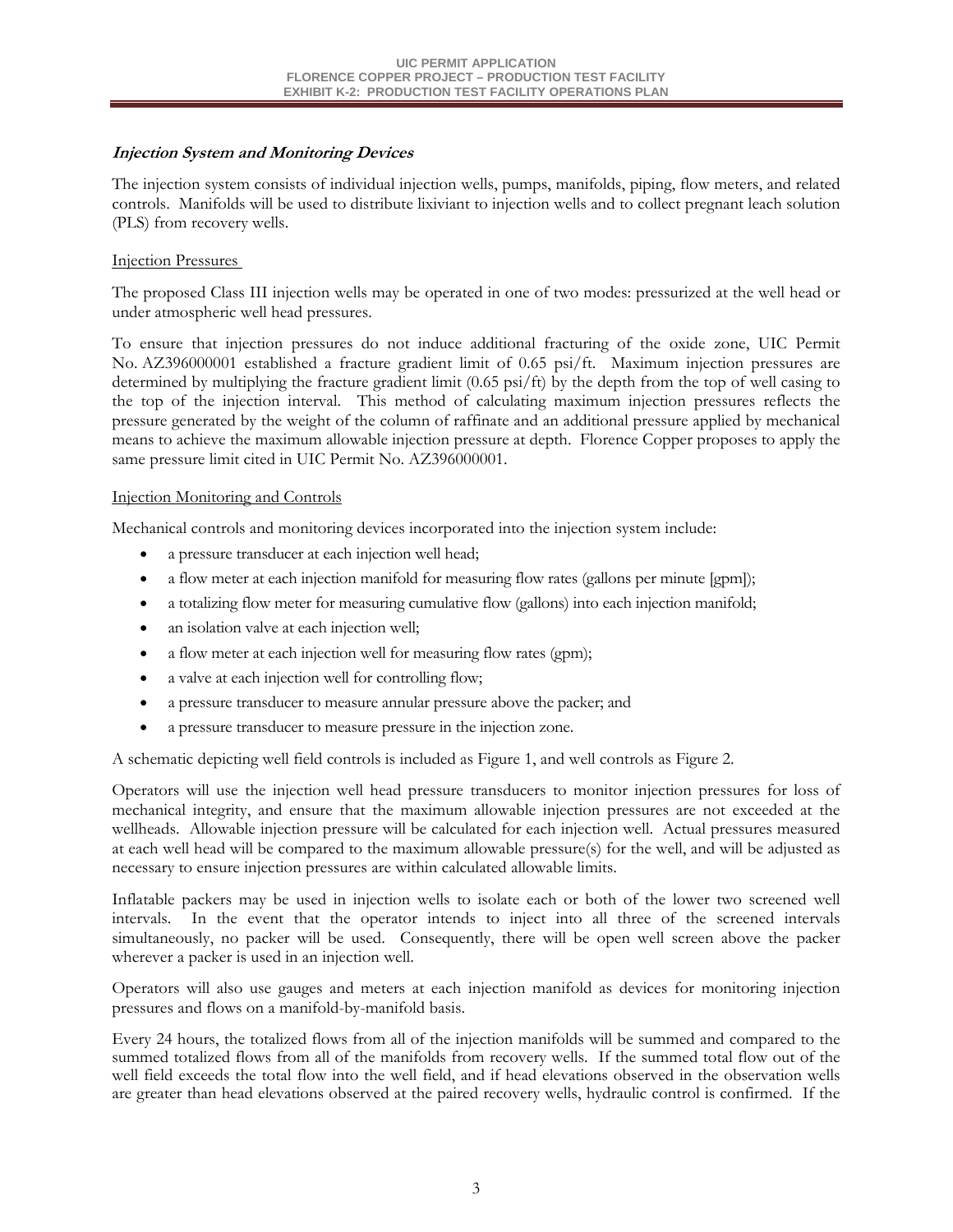summed total flow out of the well field does not exceed the total flow into the well field, or if head elevations observed at the observation wells are not greater than the head elevations observed at the paired recovery wells, adjustments to recovery and/or injection flow rates will be made accordingly to restore hydraulic control.

Planned PTF injection and recovery rates will be approximately 240 and 300 gpm, respectively. Operational and well performance considerations may require that these pumping and extraction rates vary slightly over time. Although the planned injection and recovery rates provide for 25 percent greater extraction than recovery, it is anticipated that hydraulic control can be maintained with a smaller amount of excess extraction. During PTF operations, injection will not be allowed to exceed 240 gpm, and extraction will not be allowed to fall below 110 percent of the injection rate on a daily average basis unless prior approval of a lower percentage is obtained from USEPA. Irrespective of operational injection and recovery rates, hydraulic control has only been confirmed when more solution is extracted than is injected and an inward groundwater gradient has been demonstrated between each observation well and inner recovery well pair.

Reduced flow in an injection well may be due to changes in formation characteristics or clogging of the formation or the well screens. A sudden increase in flow may indicate a break/failure of the well casing. If a casing breach is believed to have occurred, the operator will shut down that well by closing the well head isolation valve and will conduct relevant inspections. Inspections and related reporting will be conducted in accordance with Plans for Well Failures (Attachment O).

The injection and recovery systems will be connected to one or more tank farms near the PTF. The tank farms will include tanks fitted with a high-level alarm and level indicators. Both alarm and level indicator signals will be routed to the control room. An alarm will actuate if either a line fails or the tank high level is exceeded. The feed pump to the tank will be disabled automatically. Spilled solutions will be captured in a lined collection sump able to contain 110 percent of the volume of the tank and line. The spilled volume will be pumped back into the circuit for reuse.

Solutions pumped through pipelines located in pipeline channels between the PTF and the process area will be metered for flow and pressure. An electronic monitoring system will alarm if a pump fails, flow is interrupted, or flow is not in logical mode when a pump is activated. Loss of pressure or pressure exceeding a high setting will cause the pump to automatically shut down. In the event of such an occurrence, the plant operator will inspect the system. A broken line will be repaired within 48 hours and spilled solutions captured in spill control sumps in the lined channels will be pumped back into the process systems or to the water impoundment.

#### Recovery System Monitoring and Controls

The recovery system is similar to the injection system. It is comprised of individual recovery wells, pumps, recovery manifolds, piping, and related meters and controls, and includes:

- a continuous reading flow meter (gpm) at each recovery manifold;
- a totalizing flow meter (gallons) at each recovery manifold;
- an isolation valve at each recovery well;
- a flow meter at each recovery well; and
- a pressure transducer within perimeter and selected recovery wells for measuring head/water elevation within an IRZ (to assess hydraulic control).

The flow meters on the recovery manifolds will allow the operators to monitor recovery flow rates and use the data to compare against injection flow rates as described above. As necessary, recovery flow can be adjusted in the manifolds to ensure that flow out of the operational unit exceeds the flow of lixiviant and any other process solution into the operational unit. Inspections and related reporting will be conducted in accordance with Plans for Well Failures (Attachment O.)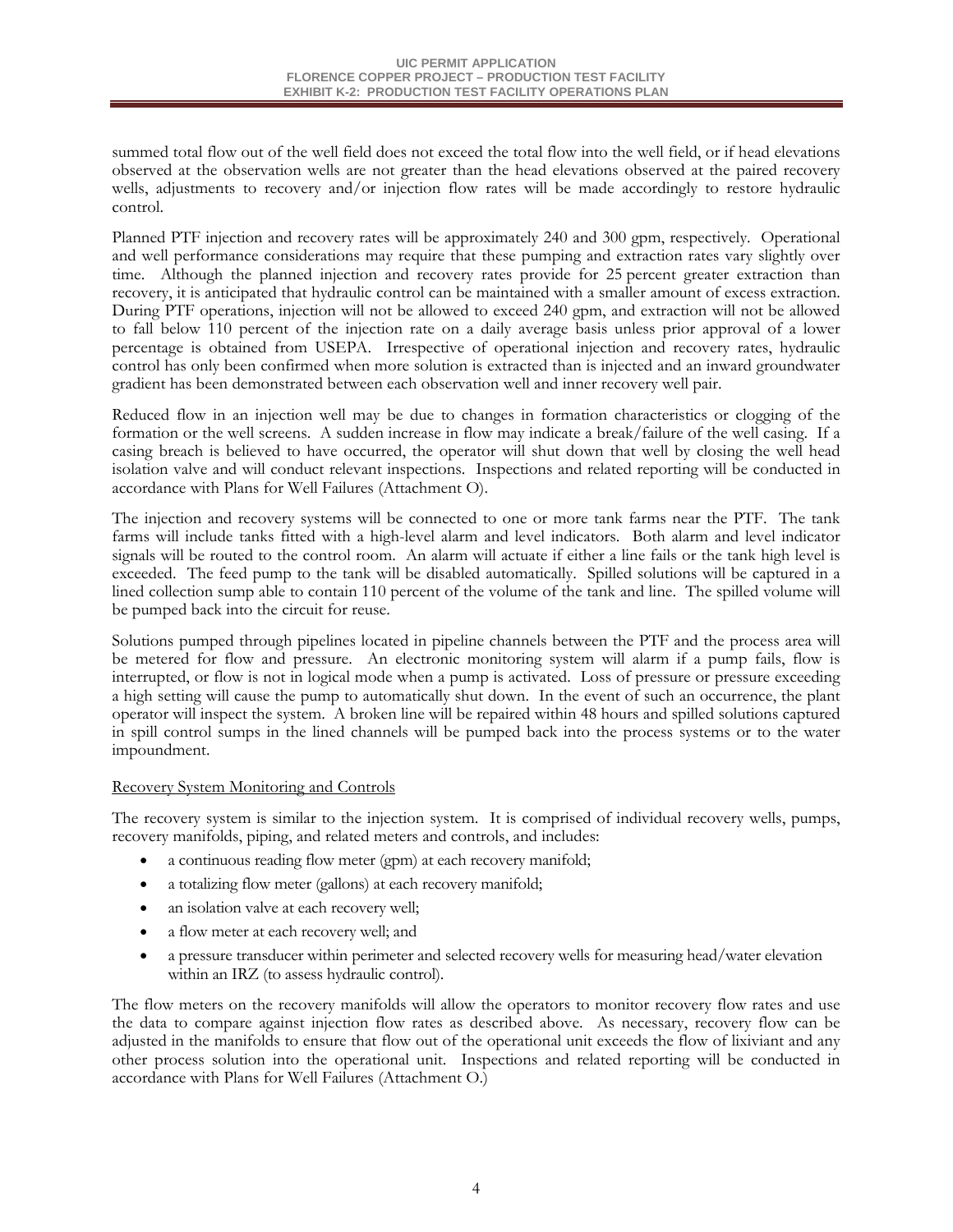#### Hydraulic Control

Hydraulic control must be maintained from the time that lixiviant injection begins until the groundwater quality in the injection zone has been restored to a quality that meets closure criteria in the APP and the UIC Permit.

Hydraulic control is defined as a condition involving an inward groundwater gradient. It is maintained by pumping more solution from the injection zone than is injected, and is used to prevent in-situ solutions from migrating beyond the injection zone.

In-line flow meters will be used to monitor and verify that the volume of PLS pumped from recovery wells exceeds the amount of lixiviant injected to confirm hydraulic control. In addition, the presence of an inward hydraulic gradient will be monitored on a daily basis by comparing water levels in paired wells along the perimeter of the injection zone. Paired wells along the perimeter of the injection zone include an inner recovery well and an outer observation well. Hydraulic control is confirmed when the water level in the outer observation well is higher than the water level in the inner recovery well of each well pair.

Hydraulic control has been confirmed when more solution is extracted than is injected and an inward groundwater gradient has been demonstrated between each observation well-inner recovery well pair.

## **OPERATIONAL MONITORING**

Table 1 (attached) summarizes operational monitoring methods and procedures that will be used during PTF operations. Table 1 is designed to provide for the identification and correction of any problem related to the storage or flow of injected solutions before the solutions reach surface soils, the vadose zone, or groundwater outside the injection zone. The monitoring methods and procedures are also designed to monitor and maintain hydraulic control and thereby prevent injected solutions from migrating beyond the PTF well field. Table 1 is not intended to cover the sampling and analysis of groundwater or process solutions because of the complexity of the required equipment and procedures. However, references are provided in Section 1 for all related sampling and analysis requirements.

#### **Emergency Response/Contingency Plan Requirements Emergency Conditions**

The following conditions will cause activation of the contingency plan.

- 1. Spills of sulfuric acid, raffinate, or PLS outside containment structures that are in excess of the reportable quantities set forth in 40 CFR 302 et seq.
- 2. Loss of hydraulic control within an operational unit for more than 48 consecutive hours. For purpose of this requirement, loss of hydraulic control means that the amount of fluids injected during a 48-hour period exceeds the amount of fluid recovered during the same 48-hour period, and/or that the average head reading for any observation pair for a 48-hour period indicates a flat or outward gradient.
- 3. Failure of transducers in any observation pair for more than 48 hours.

#### **Emergency Response Actions**

The occurrence of any of the conditions described above will result in:

- 1. The activation of the notification procedures set forth in the APP.
- 2. Immediate containment of the spilled material, return of collected liquids to the process or to the evaporation ponds, disposal of contaminated soils in the water impoundment(s), and disposal of other debris in approved off-site facilities.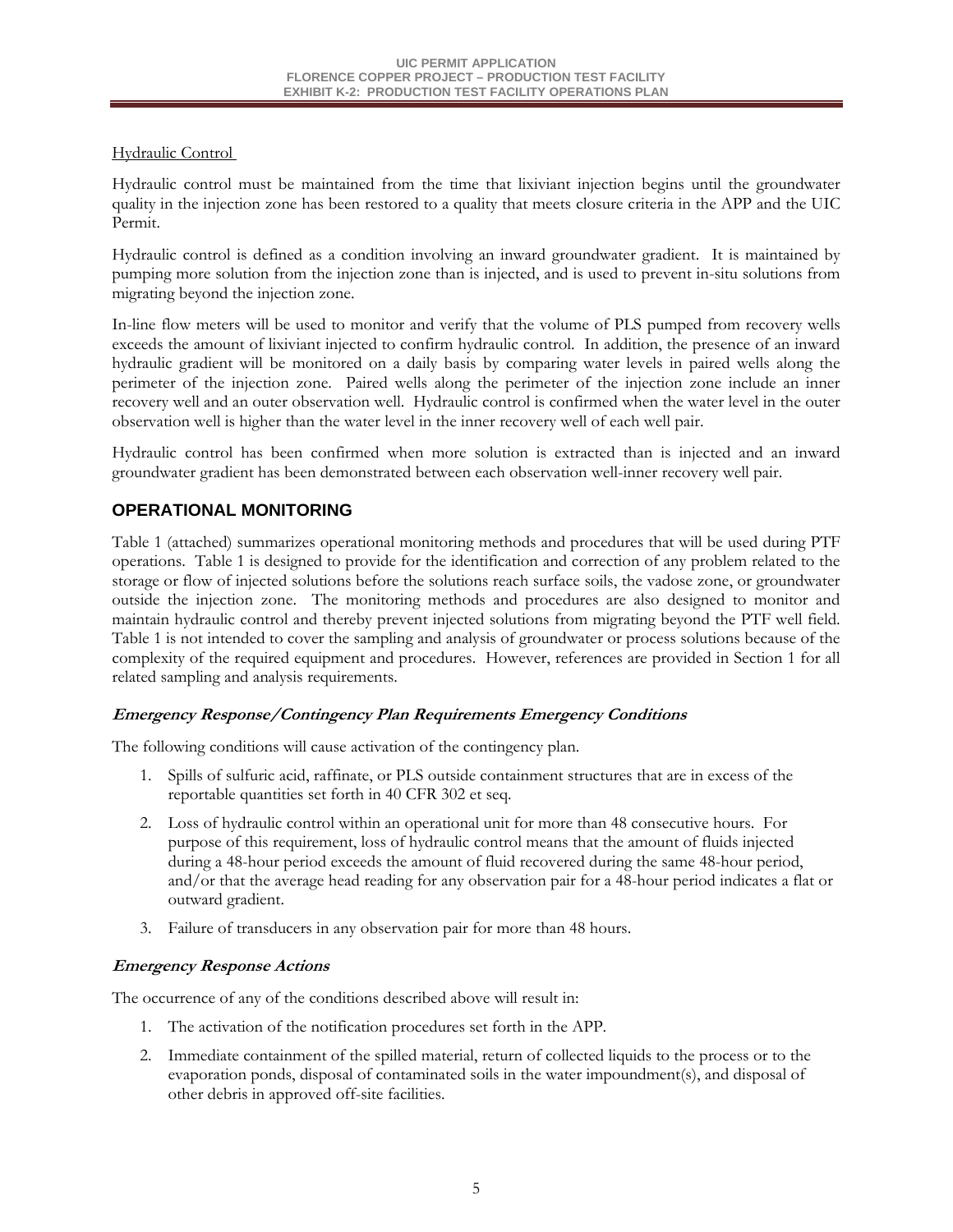3. Immediate cessation of injection until such time that hydraulic control has been established and recovery wells have operated a sufficiently long period of time to compensate for the amount of fluid that was injected in excess of the amount recovered during the 48-hour period.

### **RECORDKEEPING AND REPORTING**

Operational reporting will be conducted at two levels: daily and quarterly. Florence Copper operators will complete a daily operations log that includes each of the daily monitoring requirements and calculations described above, and other entries related to the injection and recovery process. These logs will be maintained on site and be available for inspection for a period of two years. Quarterly monitoring reports will be submitted to ADEQ and USEPA, and will include summaries of pertinent data from the daily operations log, as well as water quality sampling results for the point-of-compliance (POC), operational monitoring, and supplemental monitoring wells. Copies of the quarterly reports will be maintained on site until commencement of the post-closure period.

#### **Daily Operations Log**

The daily operations log will include the following:

- Daily cumulative flow rates for each of the injection and recovery manifolds.
- Daily cumulative total flow rates for the all of in the injection and recovery manifolds combined.
- Daily average water level readings for each perimeter/recovery well pair.
- List of injection and recovery wells shut down in response to alarm conditions, and actions taken to correct the alarm conditions noted. This information will include well identification, shut down time, and estimate of excess injection flow occurring prior to shut down.

### **Quarterly Monitoring Report**

Quarterly monitoring reports will be submitted to ADEQ and USEPA within 45 days following the end of each calendar quarter. The quarterly reports will include:

- A table showing POC monitoring well, operational monitoring well, and supplemental monitoring well analytical results and alert levels with a narrative summary of those results. Supplemental monitoring wells include M55-UBF, M56-LBF, M57-O, M58-O, M59-O, M60-O, and M61-O.
- Results of monthly analysis of organics in raffinate.
- A table and graphs showing daily average head in the paired perimeter and observation wells.
- A table and graph showing daily cumulative injection and recovery flow in each active production unit over the reporting period.
- Results of monitoring required by 40 CFR 146.33(b)(i) whenever the injection fluid is modified to the extent that previously reported analyses are incorrect and incomplete.
- Results of mechanical integrity testing completed during the reporting period.
- A map showing current operational unit status.
- A list of wells and core holes abandoned during the reporting period, and a list of wells and core holes to be abandoned during the next reporting period.

Forecast compositions of injected and recovered solutions are provided in Appendix A. The forecast solution compositions listed in Appendix A were derived using a geochemical model and best available data describing formation conditions and solution geochemistry. This information is included with this Operations Plan to provide an example of what typical injected and recovered solution composition may be. As noted in Attachment H, Section H.6.4 of this Application, no solution stacking is proposed during PTF operations. Actual solution compositions may vary from those listed in Appendix A.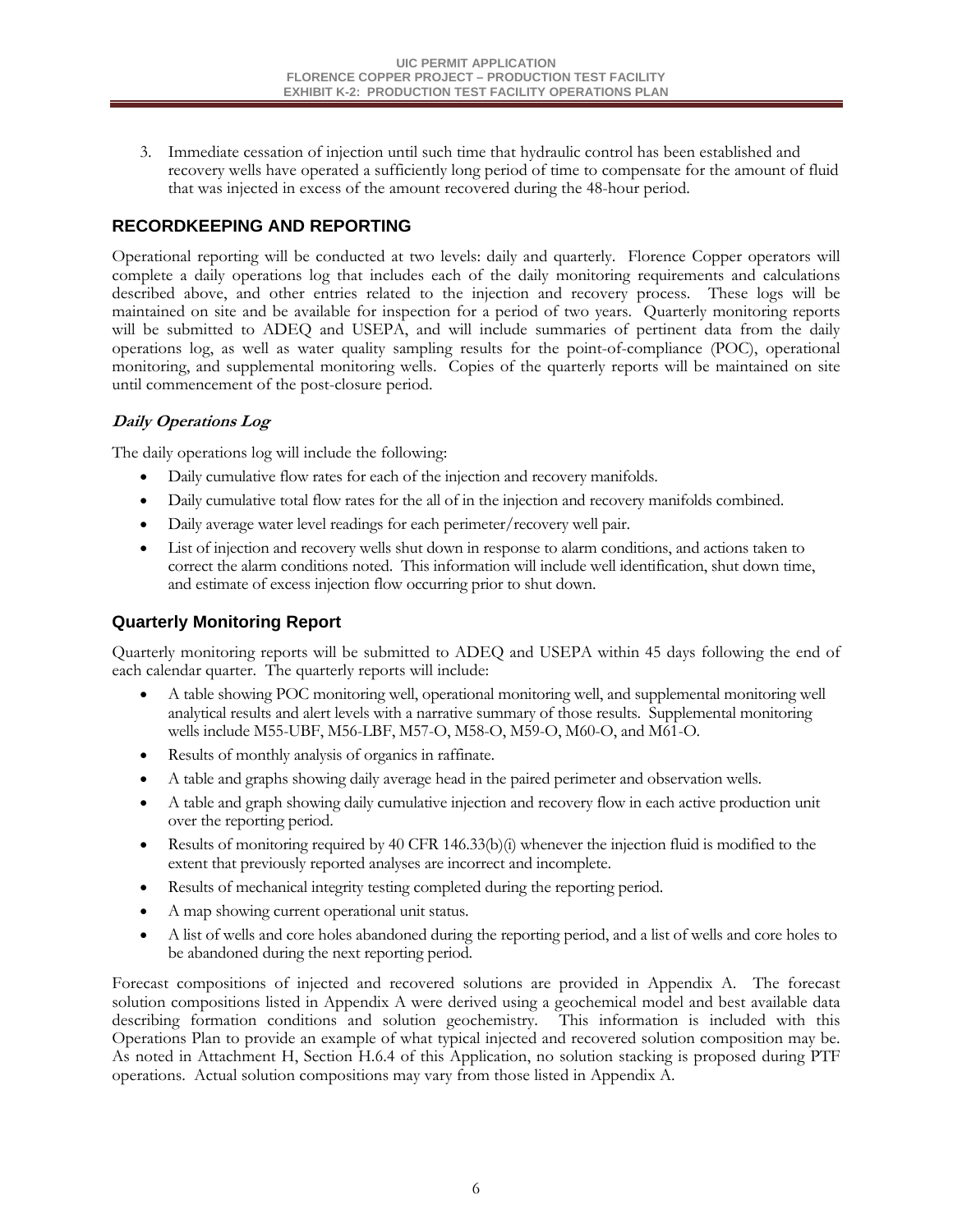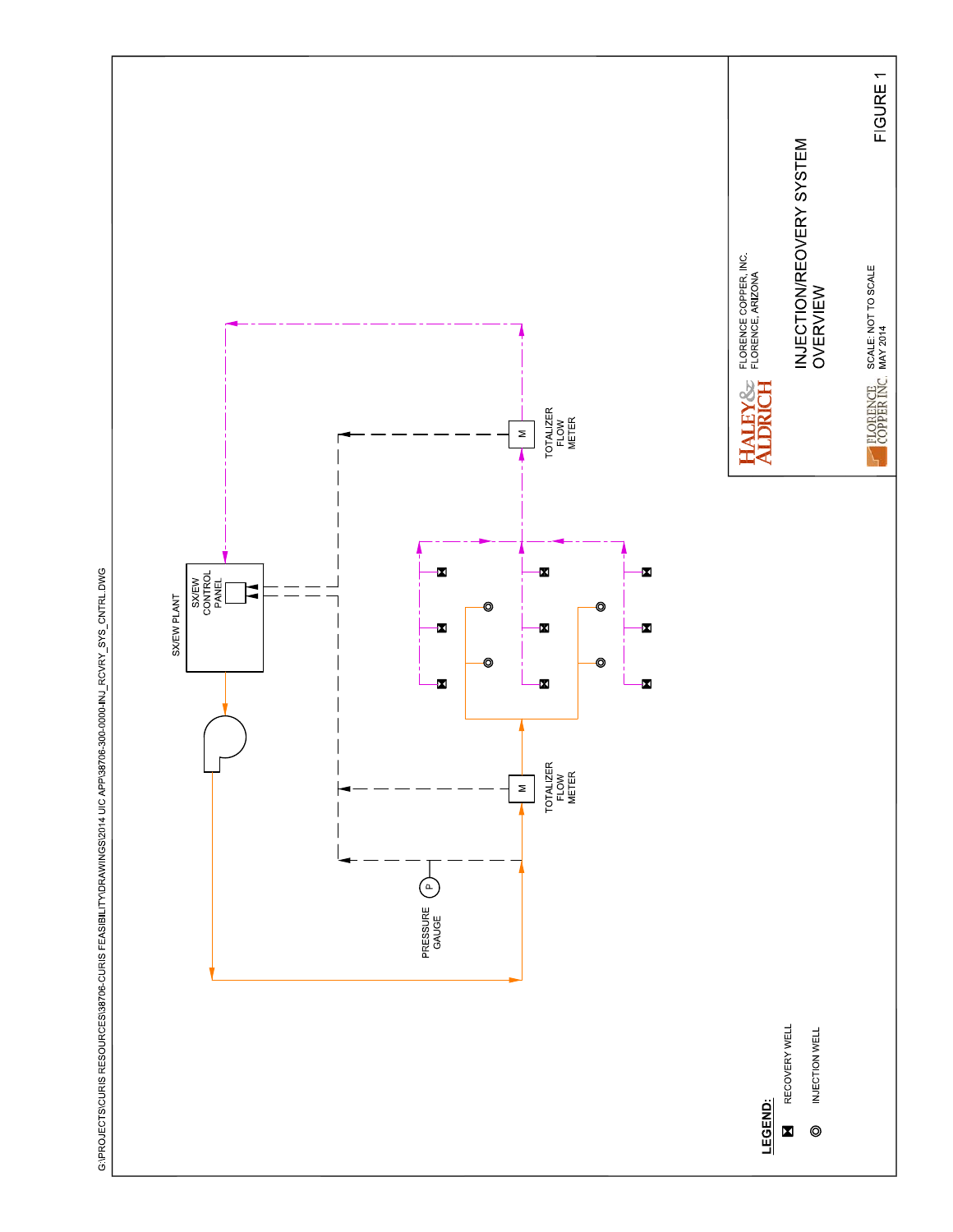

G:\PROJECTS\CURIS RESOURCES\38706-CURIS FEASIBILITY\DRAWINGS\JULY 2014 UIC APP\38706-300-B000-INJ\_RCVRY\_SYS\_CNTRL.DWG G:/PROJECTS/CURIS RESOURCES/38706-CURIS FEASIBILITY/DRAWINGS/JULY 2014 UIC APP/38706-300-B000-INL\_RCVRY\_SYS\_CNTRLDWG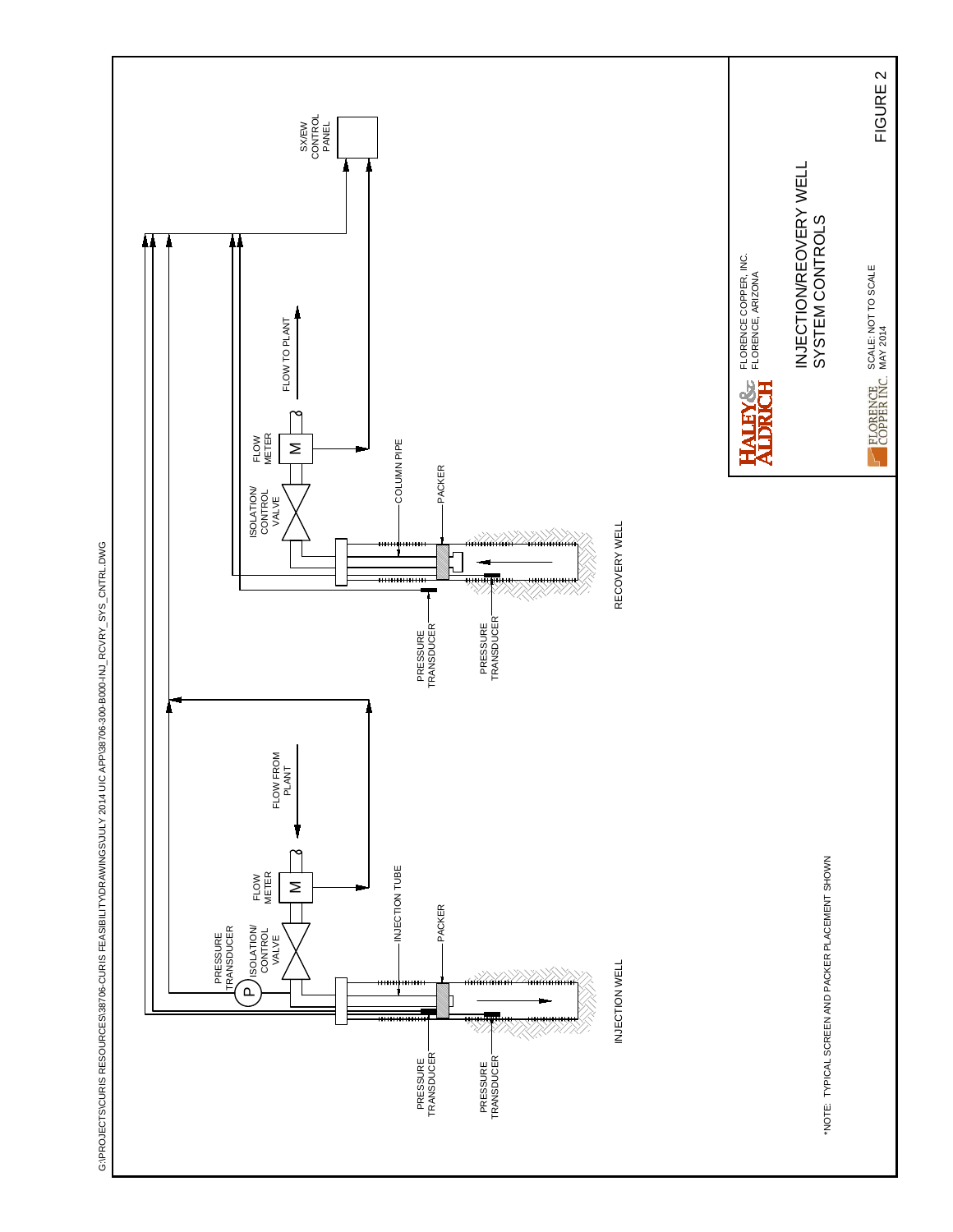| ļ                                                             |
|---------------------------------------------------------------|
| d kespons.<br>I<br>ׇ֚֚֘֡                                      |
| J                                                             |
| l<br>Ì                                                        |
| I<br>$\overline{\phantom{a}}$                                 |
| ĺ<br>֖֖֖֖֖֖֖֖֖֧ׅ֖֧֪֪ׅ֖֧֚֚֚֚֚֚֚֚֚֚֚֚֚֚֚֚֚֚֚֚֚֚֚֚֬֝֝֝֓֞֝<br>ׇ֚֓ |
| $\ddot{ }$                                                    |
| $\overline{a}$<br>ーー してい<br>ı                                 |
| $h \sim 1$                                                    |

|                                       |                  |                                                 |                                                                |                                             | Table 1. ISCR Phase 1 Facility (PTF) Operations Plan (Monitoring and Response Requirements)                                                                                                                     |                                                                                                                                              |                                                                                                                                     |
|---------------------------------------|------------------|-------------------------------------------------|----------------------------------------------------------------|---------------------------------------------|-----------------------------------------------------------------------------------------------------------------------------------------------------------------------------------------------------------------|----------------------------------------------------------------------------------------------------------------------------------------------|-------------------------------------------------------------------------------------------------------------------------------------|
|                                       |                  | Component                                       | Monitoring Device                                              | Condition                                   | Possible Cause*                                                                                                                                                                                                 | Response                                                                                                                                     | Follow-up Action                                                                                                                    |
|                                       |                  | Injection Manifold and<br>Pipeline              | Pressure Gage or Transducer with<br>upper and lower set points | Pressure exceeds upper setting              | Improper pump setting, clogged screens, reduced<br>formation permeability, obstructed well or<br>equipment.                                                                                                     | injection<br>Alarm in control room, stop flow at<br>manifold                                                                                 | Restart injection at lower flow rates.                                                                                              |
|                                       |                  |                                                 |                                                                | Pressure below lower setting                | Line break, casing or screen breach.                                                                                                                                                                            | Alarm in control room, stop flow at injection<br>manifold                                                                                    | Repair system before restarting flow to injection manifold.                                                                         |
|                                       |                  |                                                 | Flow Meter                                                     | Flow rate too high                          | $\overline{\mathbb{E}}$<br>Improper pump setting, line break, injection w<br>short circuit.                                                                                                                     | $\sharp$<br>Alarm in control room, stop or reduce flow<br>injection manifold                                                                 | Inspect/repair injection system, increase flow rates in<br>adjoining recovery monifolds as necessary                                |
|                                       |                  |                                                 |                                                                | Flow rate too low                           | Improper pump setting, clogged screens, reduced<br>formation permeability, obstructed well or<br>equipment                                                                                                      | Alarm in control room, reduce flow rates in<br>adjoining recovery manifolds                                                                  | Inspect/repair system, adjust injection flow rate as necessary.                                                                     |
|                                       | Injection System |                                                 | Totalizing Flow Meter                                          | Daily total flow: Total in $>$<br>total out | Loss of hydraulic control.                                                                                                                                                                                      | Reduce injection flow rate or increase recovery<br>flow rate                                                                                 | Follow Part II.H.1 of UIC Permit and related reporting and<br>record-keeping requirements.                                          |
|                                       |                  | Injection Well Head                             | Flow Meter                                                     | No flow                                     | Power loss, line break, instrument failure.                                                                                                                                                                     | Reduce recovery rate in adjacent wells                                                                                                       | Repair system, adjust flow rates as necessary                                                                                       |
|                                       |                  |                                                 |                                                                | Flow rate too high                          | Improper pump setting, injection well short<br>circuit, damaged well casing or equipment.                                                                                                                       | Reduce injection flow rate as necessary                                                                                                      | Inspect/repair injection system.                                                                                                    |
|                                       |                  |                                                 |                                                                | Flow rate too low                           | permeability, obstructed well or equipment.<br>Improper pump setting, reduced formation                                                                                                                         | Reduce flow rates in adjoining recovery<br>manifolds                                                                                         | Inspect/repair system, adjust injection flow rate as necessary.                                                                     |
|                                       |                  |                                                 | Transducer                                                     | Pressure exceeds upper limit                | Improper pump setting, clogged screens, reduced<br>formation permeability, obstructed well or<br>equipment.                                                                                                     | stop flow at injection<br>Alarm in control room,<br>manifold                                                                                 | Restart injection at lower flow rates.                                                                                              |
| System Monitoring and Control Devices |                  |                                                 |                                                                | Pressure below lower limit                  | Line break, casing or screen breach.                                                                                                                                                                            | Alarm in control room, stop flow at injection<br>manifold                                                                                    | Repair system before restarting flow to injection manifold.                                                                         |
|                                       |                  | Injection Well Annular Space                    | Transducer                                                     | Fluid level too high                        | Loss of packer pressure, injection tubing failure,<br>formation bypass to upper screened zone                                                                                                                   | lines, inspect injection tubing, inspect fluid level<br>Inspect packer pressure, pressure test packer<br>conditions at other injection wells | Repair or replace packer or inflation equipment if necessary,<br>replace damaged injection tubing, monitor fluid level<br>conditons |
|                                       |                  | $\overline{a}$<br>Recovery Manifold<br>Pipeline | Flow Meter                                                     | Flow rate too high                          | Improper pump setting.                                                                                                                                                                                          | Reduce recovery manifold flow rates as necessary                                                                                             | Inspect/repair system, reduce recovery flow rate as necessary                                                                       |
|                                       |                  |                                                 |                                                                | Flow rate too low                           | permeability, obstructed well or equipment.<br>Improper pump setting, reduced formation                                                                                                                         | Increase pump rate                                                                                                                           | Inspect/repair system, reduce injection flow rate in adjacent<br>manifolds as necessary                                             |
|                                       |                  |                                                 | Totalizing Flow Meter                                          | Daily total flow: Total in ><br>total out   | Loss of hydraulic control.                                                                                                                                                                                      | Reduce injection flow rate or increase recovery<br>flow rate as necessary                                                                    | Follow Part II.H.1 of UIC Permitand related reporting and<br>record-keeping requirements.                                           |
|                                       | Recovery System  | Recovery Well Head                              | Flow Meter                                                     | No flow                                     | Power loss, intrument failure.                                                                                                                                                                                  | Alarm in control room, stop injection in adjoining<br>injection wells                                                                        | Repair system before restarting injection                                                                                           |
|                                       |                  |                                                 | (in selected wells only)<br>Pressure Transducer                | Fluid level too high                        | Improper pump setting, short circuit in adjacent<br>injection wells.                                                                                                                                            | inspect well, reduce injection in adjoining wells<br>Alarm in control room, adjust pump setting,<br>as necessary                             | Inspect/repair recovery well and adjacent injection wells as<br>necessary.                                                          |
|                                       |                  |                                                 |                                                                | Fluid level too low                         | Improper pump setting, clogged screen, reduced<br>formation permeability.                                                                                                                                       | Alarm in control room, automatic shut-off of<br>dumd                                                                                         | Evaluate formation, restart well at lower flow rate if<br>necessary                                                                 |
|                                       |                  | Raffinate/Lixiviant Tanks                       | Level Indicators                                               | Fluid level too high                        | $\overline{S}$<br>$\bullet$<br>injection wells or insufficient raffinate bleed t<br>water impoundment. If in recirculation mode<br>If in production mode, insufficient flow to<br>too much flow from PLS tanks. | Alarm in control room, automatic shut-off of<br>pumps at raffinate tanks                                                                     | Inspect/repair injection system, adjust pump settings at<br>raffinate tank.                                                         |
|                                       | ISCR Area Tanks  |                                                 |                                                                | Fluid level too low                         | If in production mode, flow too high to injection<br>manifolds or too much raffinate bleed to water<br>impoundment. If in recirculation mode,<br>insufficient flow from PLS tanks.                              | Alarm in control room, automatic shut-off of<br>injection pumps                                                                              | Inspect/repair injection/raffinate system, adjust pumps at<br>raffinate tank.                                                       |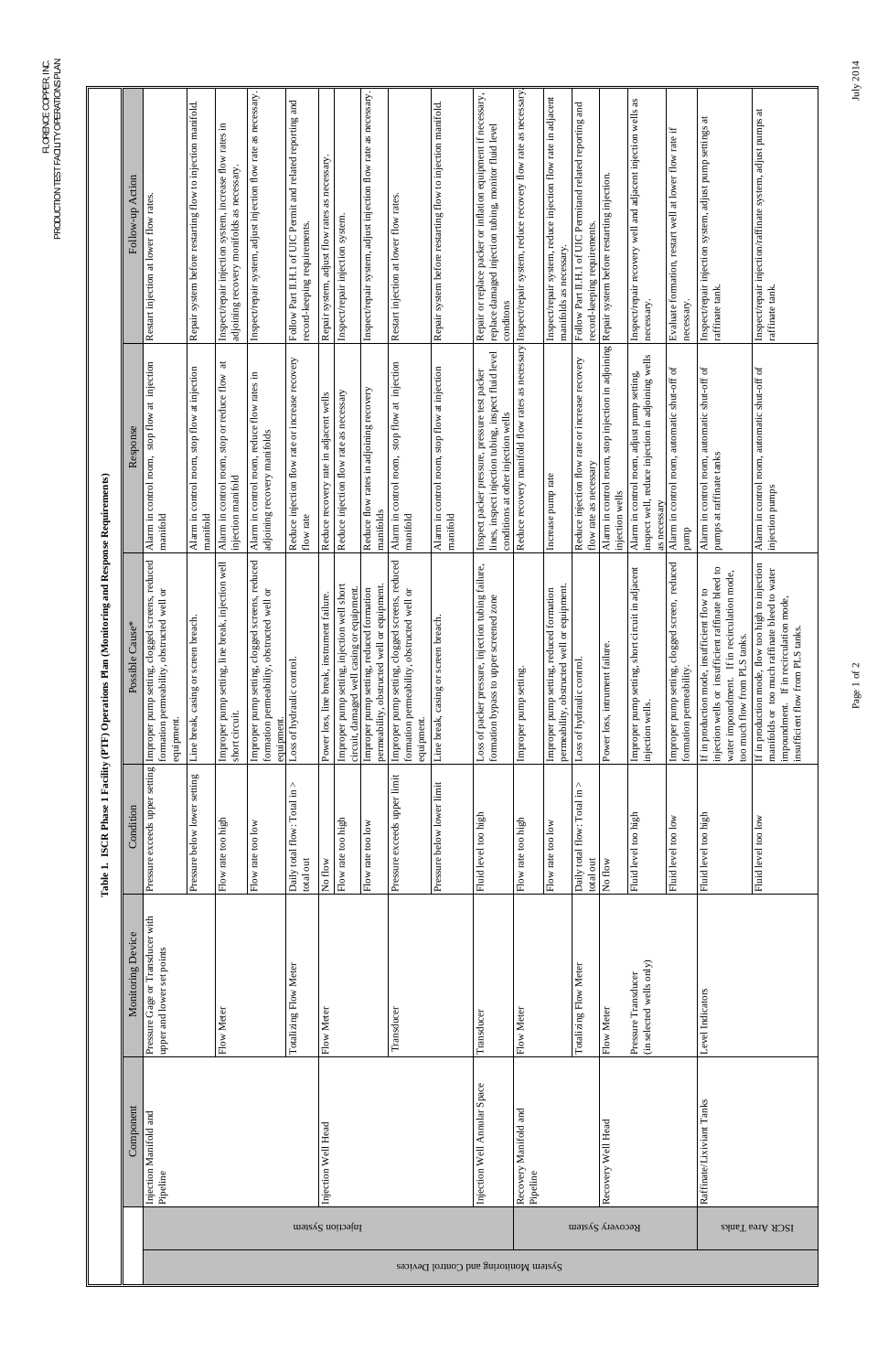| ׇ֚֓֡<br>I                                                            |
|----------------------------------------------------------------------|
| ו<br>ו                                                               |
| ١<br>I                                                               |
| l<br>i                                                               |
| ׇ֚֓֡                                                                 |
| l<br>֖֖֖֖֖֖֖֧֖ׅ֪֪ׅ֖֧֧֪ׅ֪֪֪֧֚֚֚֚֚֚֚֚֚֚֚֚֚֚֚֚֚֚֚֚֚֚֚֚֬֝֝֓֞֝֓֞֝֬֓֝<br>l |
| i<br>ļ<br>֠<br>֠                                                     |
| i<br>I<br>I<br>I                                                     |
| I<br>$\frac{1}{1}$<br>ć<br>¢<br>I                                    |

|                                                   |                                   | Component                                             | Monitoring Device                        | Condition                                                                               | Table 1. ISCR Phase 1 Facility (PTF) Operations Plan (Monitoring and Re<br>Possible Cause*                                                                                                 | Response<br>esponse Requirements)                                                                                    | Follow-up Action                                                                                                                 |
|---------------------------------------------------|-----------------------------------|-------------------------------------------------------|------------------------------------------|-----------------------------------------------------------------------------------------|--------------------------------------------------------------------------------------------------------------------------------------------------------------------------------------------|----------------------------------------------------------------------------------------------------------------------|----------------------------------------------------------------------------------------------------------------------------------|
|                                                   |                                   | PLS Tanks                                             | Level Indicators                         | Fluid level too high                                                                    | if in production mode, or flow to raffinate tank too<br>$\log$<br>Recovery rate too high, or flow to SX/EW too<br>low if in recirulation mode.                                             | Alarm in control room, automatic shut-off of<br>recovery and injection wells                                         | Inspect/repair injection system, adjust pumps to PLS pond<br>and injection manifolds.                                            |
|                                                   | (panuitnos)<br>ISCR Area Tanks    |                                                       |                                          | Fluid level too low                                                                     | if in production mode, or flow to raffinate tank too<br>Recovery rate too low or flow to SX/EW too high<br>high if in recirculation mode.                                                  | Alarm in control room, automatic shut-off of<br>injection wells                                                      | Inspect/repair injection/recovery system; inspect/repair lines<br>to raffinate tanks                                             |
|                                                   |                                   | Raffinate/Lixiviant Tanks                             | Level Indicators                         | Fluid level too high                                                                    | $\circ$<br>injection wells or insufficient raffinate bleed t<br>water impoundment. If in recirculation mode<br>If in production mode, insufficient flow to<br>too much flow from PLS tanks | Alarm in control room, automatic shut-off of<br>pumps at raffinate tanks                                             | Inspect/repair injection system, adjust pump settings at<br>raffinate tank.                                                      |
|                                                   | Beneficiation Area Tanks          |                                                       |                                          | Fluid level too low                                                                     | If in production mode, flow too high to injection<br>manifolds or too much raffinate bleed to water<br>impoundment. If in recirculation mode,<br>insufficient flow from PLS tanks.         | Alarm in control room, automatic shut-off of<br>injection pumps                                                      | Inspect/repair injection/raffinate system, adjust pumps at<br>raffinate tank.                                                    |
|                                                   |                                   | PLS Tanks                                             | Level Indicators                         | Fluid level too high                                                                    | if in production mode, or flow to raffinate tank too<br>10W<br>Recovery rate too high, or flow to SX/EW too<br>low if in recirulation mode.                                                | Alarm in control room, automatic shut-off of<br>recovery and injection wells                                         | Inspect/repair injection system, adjust pumps to PLS pond<br>and injection manifolds.                                            |
|                                                   |                                   |                                                       |                                          | Fluid level too low                                                                     | if in production mode, or flow to raffinate tank too<br>Recovery rate too low or flow to SX/EW too high<br>high if in recirculation mode.                                                  | Alarm in control room, automatic shut-off of<br>injection wells                                                      | Inspect/repair injection/recovery system; inspect/repair lines<br>to raffinate tanks                                             |
| System Monitoring and Control Devices (continued) | <b>Conridor</b><br>Pipeline       | Sumps                                                 | <b>Liquid Detectors</b>                  | Liquid present                                                                          | Precipitation or leak.                                                                                                                                                                     | Alarm in control room. If not raining, arm<br>immediate shut-off of associated pumps.                                | Assess liquid; return liquid to plant or water impoundment;<br>evaluate and repair pipeline if needed.                           |
|                                                   | Runoff Pond                       | Sunp                                                  | Liquid Level Indicator                   | Liquid accumulating in sump                                                             | Precipitation, leak, spill, wash down.                                                                                                                                                     | unit/water impoundment depending on volume<br>Pump to PLS, raffinate tanks, or neutralizing<br>and source of liquid. | Alarm in control room; determine nature of liquid. Inspect sump to confirm that accumulating liquids are being<br>being removed. |
|                                                   | <i>u</i> Juodulla<br><b>Water</b> | Leak Collection and Removal<br>System (LCRS)          | Conductivity probe                       | Presence of liquid in sump<br>above pump-down level                                     | Leak in upper (primary) liner.                                                                                                                                                             | from LCRS sump, determine if ALR or RLL is<br>Measure and record volume of liquid removed<br>exceeded.               | If ALR or RLL is exceeded, follow APP contingency plan<br>and related reporting and record-keeping requirements.                 |
| Monitoring<br>External                            |                                   | Paired Recovery/Observation Wells Pressure Transducer |                                          | Average daily head in<br>average daily head in<br>observation well<br>recovery well $>$ | Loss of hydraulic control.                                                                                                                                                                 | Increase recovery flow rate or decrease injection<br>flow rate as necessary                                          | Follow Part II.H.1 of UIC Permit and related reporting and<br>record-keeping requirements.                                       |
|                                                   |                                   | *Faulty monitoring devices will be evaluated as a     | possible cause of each listed condition. |                                                                                         |                                                                                                                                                                                            |                                                                                                                      |                                                                                                                                  |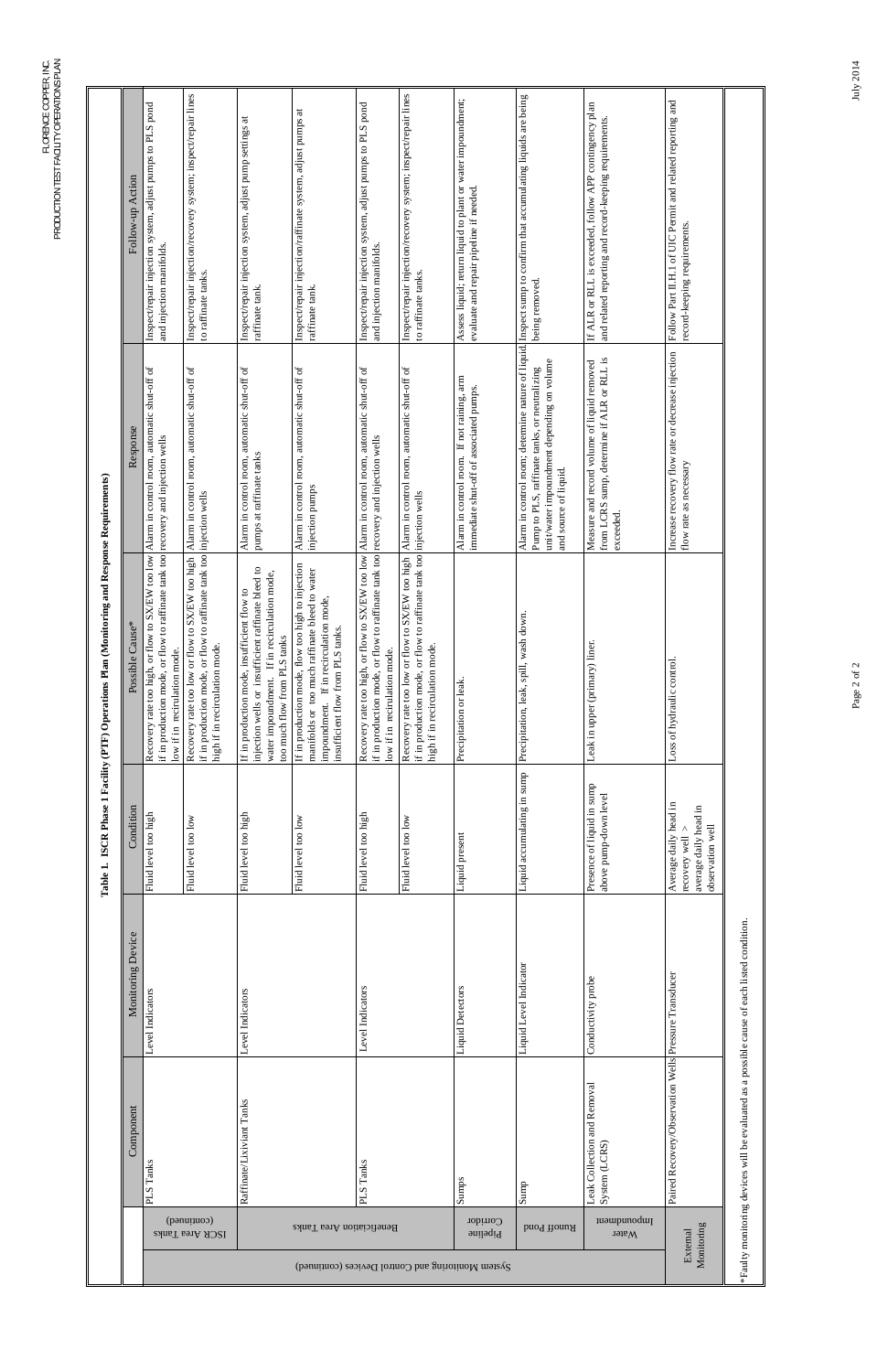## **APPENDIX A**

## **Estimated Composition of PTF ISCR Process Solutions**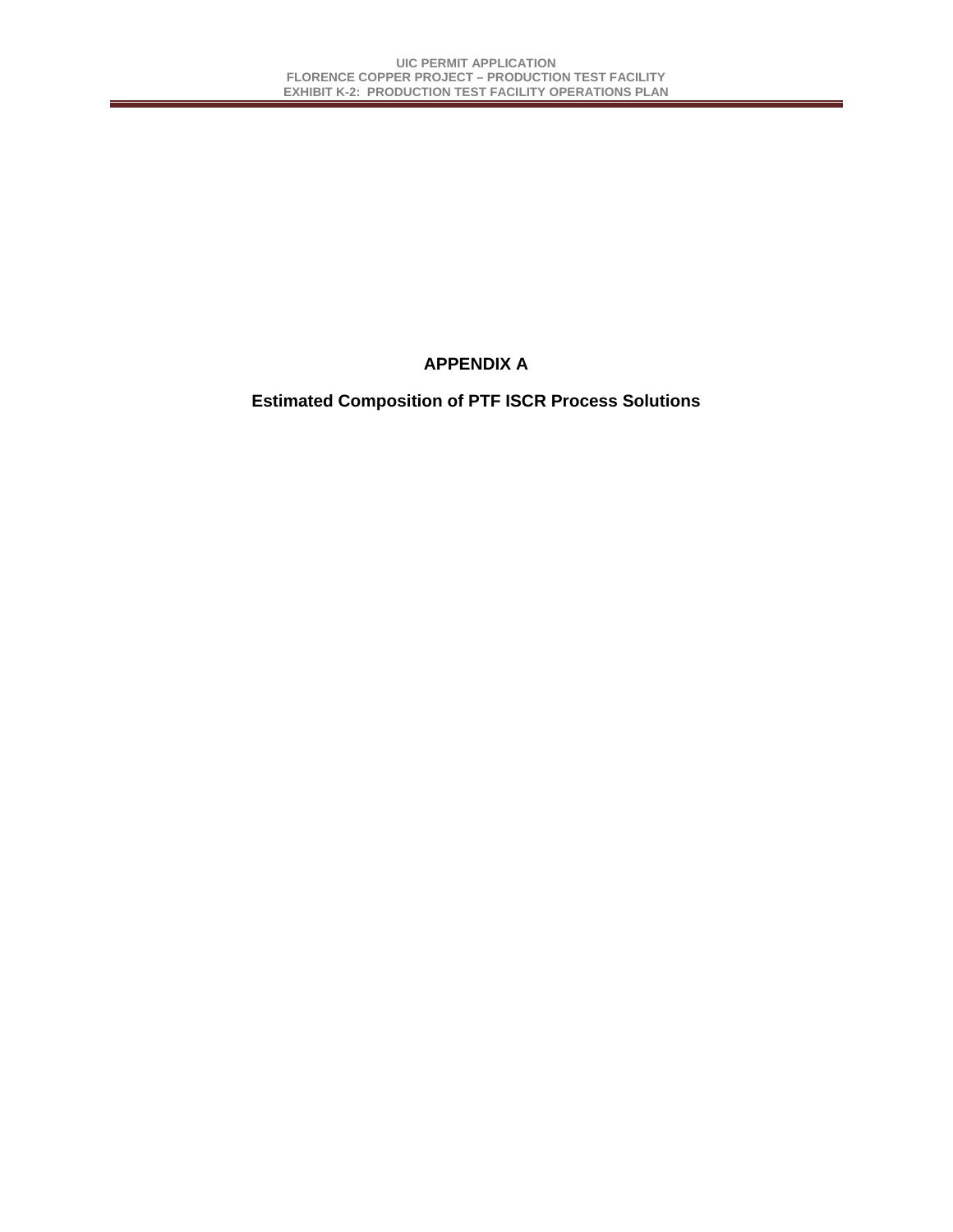Daniel B. Stephens & Associates, Inc. Daniel B. Stephens & Associates, Inc.<br> Table 3.1. Estimated Composition of Pilot Test Facility Process Solutions Table 3.1. Estimated Composition of Pilot Test Facility Process Solutions Page 1 of 2

|               |                                         |                                                      |                       |           |                         | Forecasted Concentration (mg/L <sup>a</sup> )       |                                                    |                            |                              |
|---------------|-----------------------------------------|------------------------------------------------------|-----------------------|-----------|-------------------------|-----------------------------------------------------|----------------------------------------------------|----------------------------|------------------------------|
|               | Quality<br>Standard<br>Arizona<br>Water | Composition<br>of 98% H <sub>2</sub> SO <sub>4</sub> |                       |           | Electrolyte<br>Pregnant | Impoundment<br>Solution with<br>9 g/L Lime<br>Water | mpoundment<br>Evaporation<br>Water<br><b>After</b> | Groundwater<br>After Block | Makeup<br>Water <sup>b</sup> |
| Analyte       | $($ mg/L)                               |                                                      | PLS                   | Raffinate | SX Solution             | <b>Treatment</b>                                    | (mg/kg)                                            | Rinsing                    |                              |
| <b>Metals</b> |                                         |                                                      |                       |           |                         |                                                     |                                                    |                            |                              |
| Aluminum      | None                                    |                                                      | 642                   | 1,639     | 110                     | 1,569                                               | 63,380                                             | 0.30                       | $-2.0$                       |
| Antimony      | 0.006                                   | $0.05 - 0.15$                                        |                       | $\bigg $  | 0.10                    | $\overline{\phantom{a}}$                            | I                                                  | 0.2                        | 0.2                          |
| Arsenic       | 0.05                                    | $0.1 - 0.4$                                          | 1.32                  | 1.32      | 0.06                    | 1.33                                                | 53.58                                              | 0.0005                     | 0.0005                       |
| Barium        | $\sim$                                  |                                                      | 0.55                  | 0.55      | 0.2                     | 0.55                                                | 22.14                                              | 0.05                       | 0.05                         |
| Beryllium     | 0.004                                   |                                                      | 0.09                  | 0.09      |                         | 0.09                                                | 3.59                                               | 0.002                      | 0.002                        |
| Cadmium       | 0.005                                   |                                                      | 0.24                  | 0.24      | 25.0                    | 0.24                                                | 9.74                                               | 0.002                      | 0.002                        |
| Calcium       | None                                    |                                                      | 449                   | 448       | 8                       | 4,180                                               | 168,740                                            | 11.8                       | 61                           |
| Chromium      | $\overline{0}$                          |                                                      | 0.74                  | 0.73      | 15                      | 0.74                                                | 29.8                                               | 0.03                       | 0.03                         |
| Cobalt        | None                                    | $\overline{\phantom{a}}$                             | $\tilde{\mathcal{L}}$ | 1.09      | 15                      | $\frac{1}{1}$                                       | 44.27                                              | 50.1                       | $rac{1}{8}$                  |
| Copper        | None                                    | $0.2 - 0.5$                                          | 2,080                 | 208       | 51,000                  | 208                                                 | 8,410                                              | 14                         | 0.044                        |
| <u>Iron</u>   | None                                    | $7 - 14$                                             | , 314                 | 1,310     | 1,650                   | $\overline{ }$                                      | 26.41                                              | $-0.001$                   | 0.34                         |
| Lead          | 0.05                                    | $0.1 - 0.7$                                          | 0.44                  | 0.44      | $\frac{0}{10}$          | 0.44                                                | 17.7                                               | $-0.04$                    | 50.04                        |
| Magnesium     | None                                    |                                                      | .204                  | 1,202     | 160                     | 1,198                                               | 48,430                                             | 24.40                      | $\frac{4}{4}$                |
| Manganese     | None                                    | $0.05 - 0.15$                                        | 15.3                  | 15.3      | 0.014                   | 15.3                                                | 620                                                | 0.05                       | 0.02                         |
| Mercury       | 0.002                                   |                                                      |                       | I         | 0.01                    |                                                     |                                                    | $-0.001$                   | $-0.001$                     |
| Nickel        | $\overline{0}$                          | $0.07 - 0.2$                                         | 2.3                   | 23        | 35                      | 23                                                  | 93                                                 | 50.05                      | 0.05                         |
| Potassium     | None                                    |                                                      | 372                   | 372       | 0.01                    | 34                                                  | 13,900                                             | 55.0                       | $\frac{2}{6}$                |
|               |                                         |                                                      |                       |           |                         |                                                     |                                                    |                            |                              |

Makeup water results from well PW2-1 sampled March 12, 2014 (Turner Laboratories [Tucson] work order 14C0493)

<sup>a</sup> Unless otherwise noted<br><sup>b</sup> Makeup water results from<br><sup>C</sup> Turner Laboratories result<br>mg/L = Milligrams per liter<br>H<sub>>SO4</sub> = Sulfuricadd mg/L = Milligrams per liter PLS = Pregnant leach solution mg/kg= Milligrams per kilogram H2SO4 = Sulfuric acid g/L = Grams per liter = Not estimated

mg/kg= Milligrams per kilogram<br>- = Not estimated PLS = Pregnant leach solution<br>g/L = Grams per liter

P:\\_ES13-175\GeochmclEvltn.5-14\T3.1\_Fluid Characteristics.doc P:\\_ES13-175\GeochmclEvltn.5-14\T3.1\_Fluid Characteristics.doc